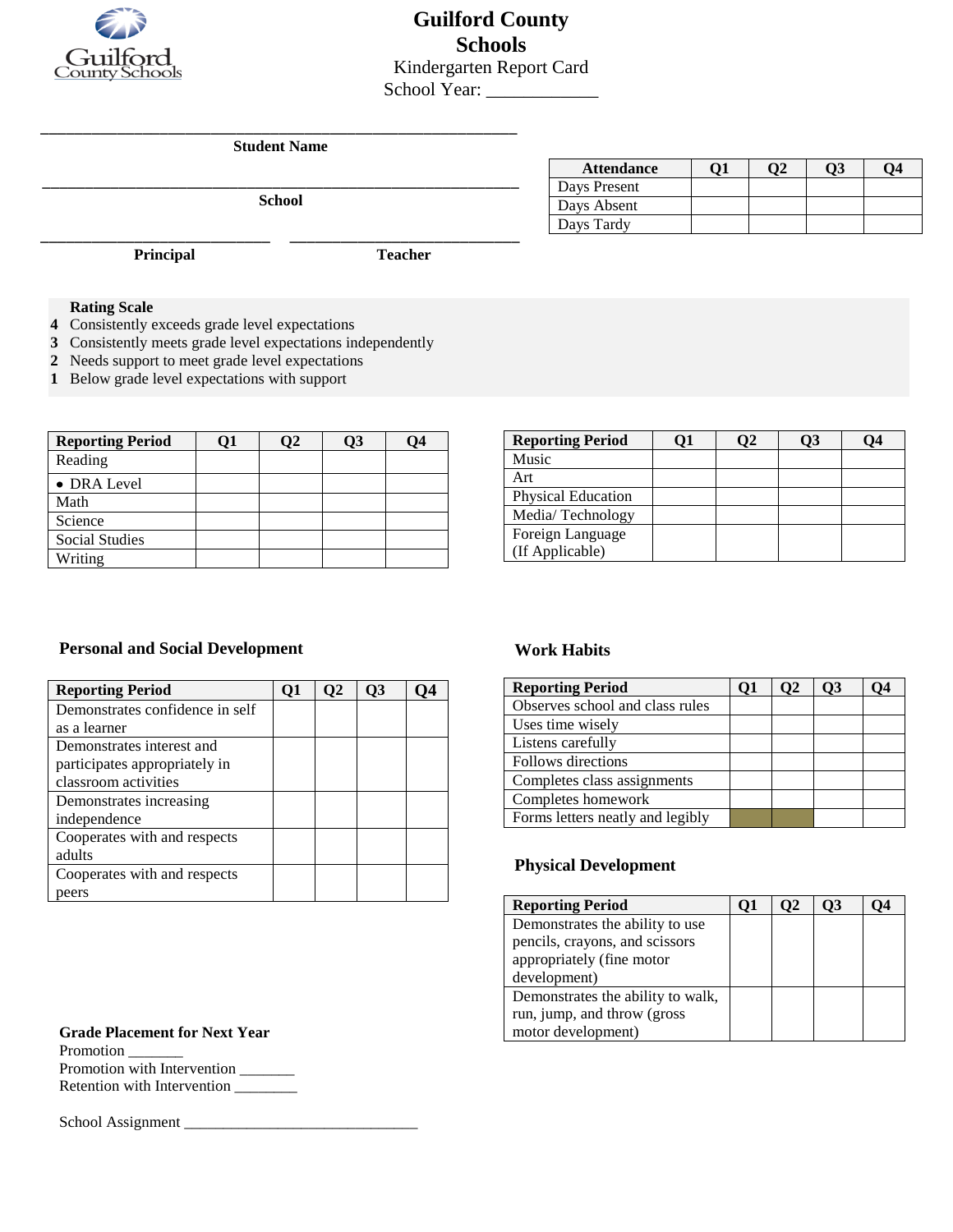## **Teacher Comments**

| <b>First Quarter</b>                             | <b>Second Quarter</b>                            |
|--------------------------------------------------|--------------------------------------------------|
| <b>Strengths:</b>                                | <b>Strengths:</b>                                |
| <b>Areas Needing Improvement:</b>                | <b>Areas Needing Improvement:</b>                |
| <b>Interventions/Enrichment:</b>                 | <b>Interventions/Enrichment</b>                  |
|                                                  |                                                  |
| Conference: Yes_______ No _______ Date:________  | Conference: Yes________ No ________ Date:_______ |
| PEP: Yes _______ No ______                       | PEP: Yes _______ No ______                       |
| <b>Third Quarter</b>                             | <b>Fourth Quarter</b>                            |
| <b>Strengths:</b>                                | <b>Strengths:</b>                                |
|                                                  |                                                  |
| <b>Areas Needing Improvement:</b>                | <b>Areas Needing Improvement:</b>                |
|                                                  |                                                  |
| <b>Interventions/Enrichment:</b>                 | <b>Interventions/Enrichment:</b>                 |
|                                                  |                                                  |
| Conference: Yes________ No ________ Date:_______ | Conference: Yes_______ No _______ Date:______    |
| PEP: Yes _____ No ____                           | <b>PEP:</b> Yes ________ No _______              |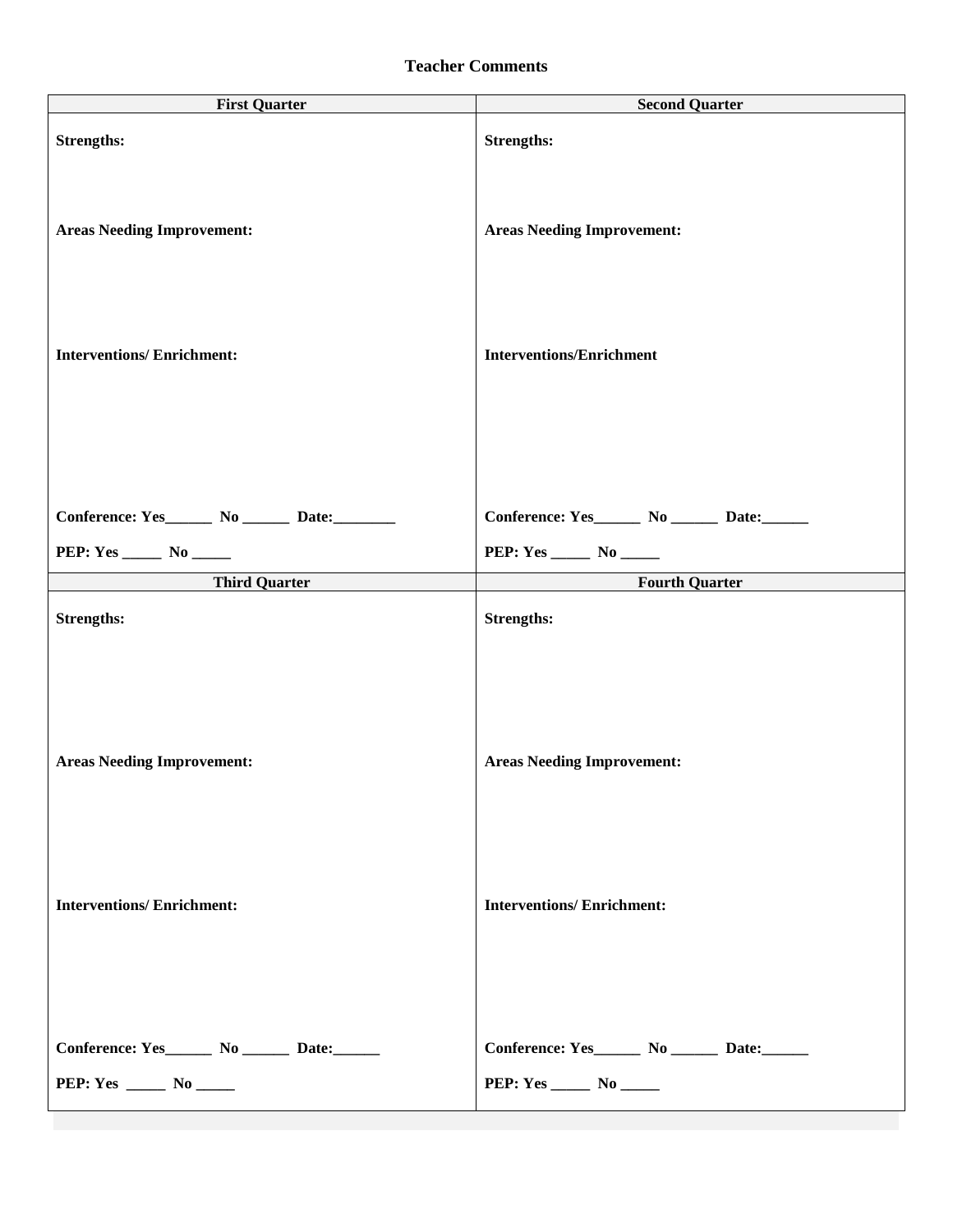# **KINDERGARTEN**

These are standards that should be taught and mastered each quarter in order for students to meet grade level expectations.

| <b>First Quarter Expectations</b>                                                                                                                                                                                                                                                                                                             | <b>Second Quarter Expectations</b>                                                                                                                                                                                                                                                                                                                                                                                                               | <b>Third Quarter Expectations</b>                                                                                                                                                                                                                                                                                                                                                                                                                                                                                                                                 | <b>Fourth Quarter Expectations</b>                                                                                                                                                                                                                                                                                                                                                                                                                                                                                                                                        |
|-----------------------------------------------------------------------------------------------------------------------------------------------------------------------------------------------------------------------------------------------------------------------------------------------------------------------------------------------|--------------------------------------------------------------------------------------------------------------------------------------------------------------------------------------------------------------------------------------------------------------------------------------------------------------------------------------------------------------------------------------------------------------------------------------------------|-------------------------------------------------------------------------------------------------------------------------------------------------------------------------------------------------------------------------------------------------------------------------------------------------------------------------------------------------------------------------------------------------------------------------------------------------------------------------------------------------------------------------------------------------------------------|---------------------------------------------------------------------------------------------------------------------------------------------------------------------------------------------------------------------------------------------------------------------------------------------------------------------------------------------------------------------------------------------------------------------------------------------------------------------------------------------------------------------------------------------------------------------------|
| <b>Reading:</b><br>• Knows that books are read from left to right<br>• Knows that there are upper and lower case<br>letters<br>• Names at least 13 upper and lower case<br>letters of the alphabet<br>• Hears simple rhyming patterns<br>• Understands the difference between a word<br>and a sentence                                        | <b>Reading:</b><br>• Meets criteria for Level A on DRA K-3<br>• Names all upper and lower case letters of the<br>alphabet<br>• Identifies the beginning sound of a word<br>• Is developing letter/sound correspondence<br>• Understands the difference between a word<br>and a letter<br>• Completes simple rhyming patterns                                                                                                                     | <b>Reading:</b><br>• Meets criteria for Level 2 on DRA K-3<br>• Reads highly patterned books with simple,<br>supportive illustrations<br>• Retells a familiar story orally including a<br>clear beginning, middle, and end<br>• Makes predictions before and during reading<br>• Makes personal connections to characters<br>and events in stories<br>• Creates simple rhyming patterns<br>• Is learning to read real and nonsense words<br>with c-v-c patterns<br>• Identifies syllables in words<br>• Knows the common sounds of all letters of<br>the alphabet | <b>Reading:</b><br>• Meets criteria Level 3 on DRA K-3<br>• Recognizes 25 basic sight words<br>• Is beginning to read simple stories with<br>repetitive words, phrases, and actions<br>• Retells a story orally including characters,<br>setting, and main events<br>• Makes Text-to-Text, Text-to-Self, and Text-<br>to-World connections<br>• Reads real or nonsense words with c-v-c<br>patterns<br>• Segments words into syllables<br>• Deletes the initial syllable of a multisyllabic<br>word<br>• Blends words with 2-3 sounds<br>• Segments words with 2-3 sounds |
| Writing:<br>• Relies primarily on drawings to convey<br>meaning<br>• Tells about own writing<br>• Uses random numbers and letters to represent<br>words                                                                                                                                                                                       | Writing:<br>• Uses drawings and words to convey meaning<br>• Uses mostly beginning and ending<br>consonants to spell words<br>• Uses upper and lower case letters<br>indiscriminately<br>• Copies words, names, and labels from the<br>environment<br>• Pretends to read own writing                                                                                                                                                             | Writing:<br>• Establishes relationship between drawing and<br>print<br>• Adds details to drawings<br>• Uses single words, phrases, and/or pictures to<br>express ideas<br>• Spaces between words inconsistently<br>• Writes left to right, top to bottom<br>• Begins to read own writing                                                                                                                                                                                                                                                                          | Writing:<br>• Writes a story using 1-2 sentences focusing<br>on a single topic<br>• Uses temporary spelling<br>• Spells some names and familiar words<br>correctly<br>• Writes left to right, top to bottom, with some<br>spacing<br>• Writes in the way one would speak                                                                                                                                                                                                                                                                                                  |
| <b>Social Studies:</b><br>Who am I and How Am I a Citizen?<br>• Understands how each person is unique and<br>valued<br>• Explains the character traits of good citizens<br>• Understands the importance of rules and laws<br>• Celebrates Constitution Day                                                                                    | <b>Social Studies:</b><br>How Might I be a Historian?<br>• Explains how groups change over time<br>• Understands why we celebrates special<br>holidays<br>• Names the days of the week and seasons of<br>the year<br>• Understands how to use a calendar                                                                                                                                                                                         | <b>Social Studies:</b><br><b>What does Geography Show?</b><br>· Identifies a map<br>• Identifies a globe<br>• Uses a map to find different areas of the<br>school                                                                                                                                                                                                                                                                                                                                                                                                 | <b>Social Studies:</b><br><b>What is Economics?</b><br>• Explains the difference between a need and a<br>want<br>• Understands the concept of goods and<br>services and how we pay for them<br>$\bullet$ Understands the concept of <i>scarcity</i><br>• Identifies forms of communication and<br>transportation in the home, schools, and<br>community                                                                                                                                                                                                                   |
| Science:<br>What are the different properties of common<br>objects?<br>• Compares and contrasts objects such as clay,<br>wood, cloth, and paper<br>• Uses color, size, shape, and texture to<br>describe the properties of materials<br>• Describes objects using the 5 senses<br>• Sorts and classifies objects based on their<br>properties | Science:<br>How do we use appropriate measurement tools<br>to describe our world?<br>• Uses tools to make comparisons<br>• Determines the usefulness of units of<br>measurement and tools such as scissors,<br>pencils, crayons, and paperclips<br>• Uses standard and non-standard tools of<br>measurement<br>Note: These units should be taught throughout the year. The quarter during which they are taught will vary from school to school. | Science:<br>What are observable features of weather?<br>• Identifies precipitation, wind, temperature,<br>and cloud cover<br>• Understands the effects of weather on human<br>activities<br>• Identifies common tools used to measure<br>weather                                                                                                                                                                                                                                                                                                                  | Science:<br>What are observable similarities and<br>differences in animals?<br>• Describes structure, growth changes and<br>motion of animals.<br>• Observes behaviors and interactions of<br>animals in their surroundings.<br>• Compares humans and animals according to<br>need, growth, and motion.                                                                                                                                                                                                                                                                   |